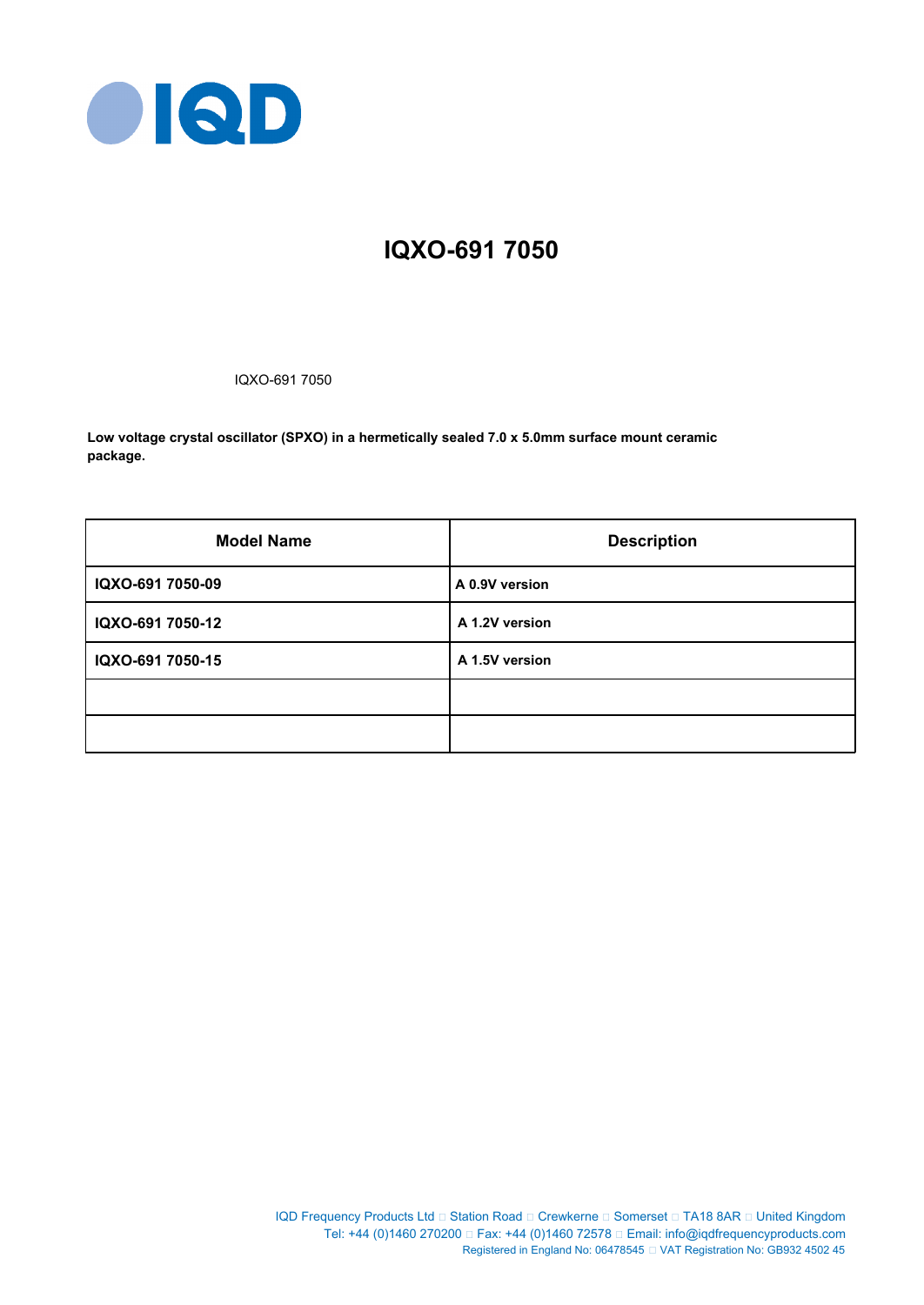

# **IQXO-691 7050-09 Crystal Clock Oscillator Specification**

# **ISSUE 2; April 2021**

#### **Description**

 $\blacksquare$ 0.9V low voltage oscillator in a hermetically sealed 7.0 x 5.0mm surface mount ceramic package.

#### **Frequency Parameters**

- $\blacksquare$
- 
- 

Frequency 10.0MHz to 50.0MHz Frequency Stability ±20.00ppm to ±100.00ppm Ageing  $\qquad \qquad \pm 3$ ppm max in 1st year @ 25°C

#### **Electrical Parameters**

- Supply Voltage 0.9V ±5%  $\blacksquare$
- Note: Other Supply Voltages are available please contact IQD Sales Office.

# **Operating Temperature Ranges**

- $\blacksquare$ -20 to 70°C
- 0 to 70°C  $\blacksquare$
- $-40$  to 85 $^{\circ}$ C

#### **Output Details**

- Output Compatibility CMOS
	-
- Drive Capability 15pF max Output Voltage Levels: П
	-
- Output Low (VoL): 10%Vs max Output High (VoH): 90%Vs min
- Start Up Time: 10ms max

#### **Output Control**

- Standby Operation:  $\blacksquare$ 
	- Logic '1' (≥70% Vs) to pad 1 enables oscillator output. Logic '0' (≤30% Vs) to pad 1 disables oscillator output; when disabled the oscillator output goes to the high impedance state.

No connection to pad 1 enables oscillator output (internal pull-up resistor).

 $\blacksquare$ Standby Current: 100μA max

#### **Noise Parameters**

RMS Phase Jitter (12kHz to 20MHz): 1ps max  $\blacksquare$ 

### **Environmental Parameters**

- $\blacksquare$ Storage Temperature Range: -55 to 125°C
- Mechanical Shock: MIL-STD-883, Method 2002, Condition B. ×
- Vibration: MIL-STD-883, Method 2007, Condition A. ×
- $\blacksquare$ Moisture Resistance: MIL-STD-883, Method 1004.
- $\blacksquare$ Thermal Cycling: MIL-STD-883, Method 1010, Condition B.
- $\blacksquare$ Solderability: MIL-STD-883, Method 2003.
- $\blacksquare$ Resistance to Soldering Heat: MIL-STD-202, Method 210, Condition K.
- Fine Leak Test: MIL-STD-883, Method 1014, Condition A.  $\blacksquare$
- Gross Leak Test: MIL-STD-883, Method 1014, Condition C. n

#### **Manufacturing Details**

Note: Please connect a bypass capacitor of 0.1μF between  $\blacksquare$ +Vs and circuit ground.



#### **Outline (mm)**















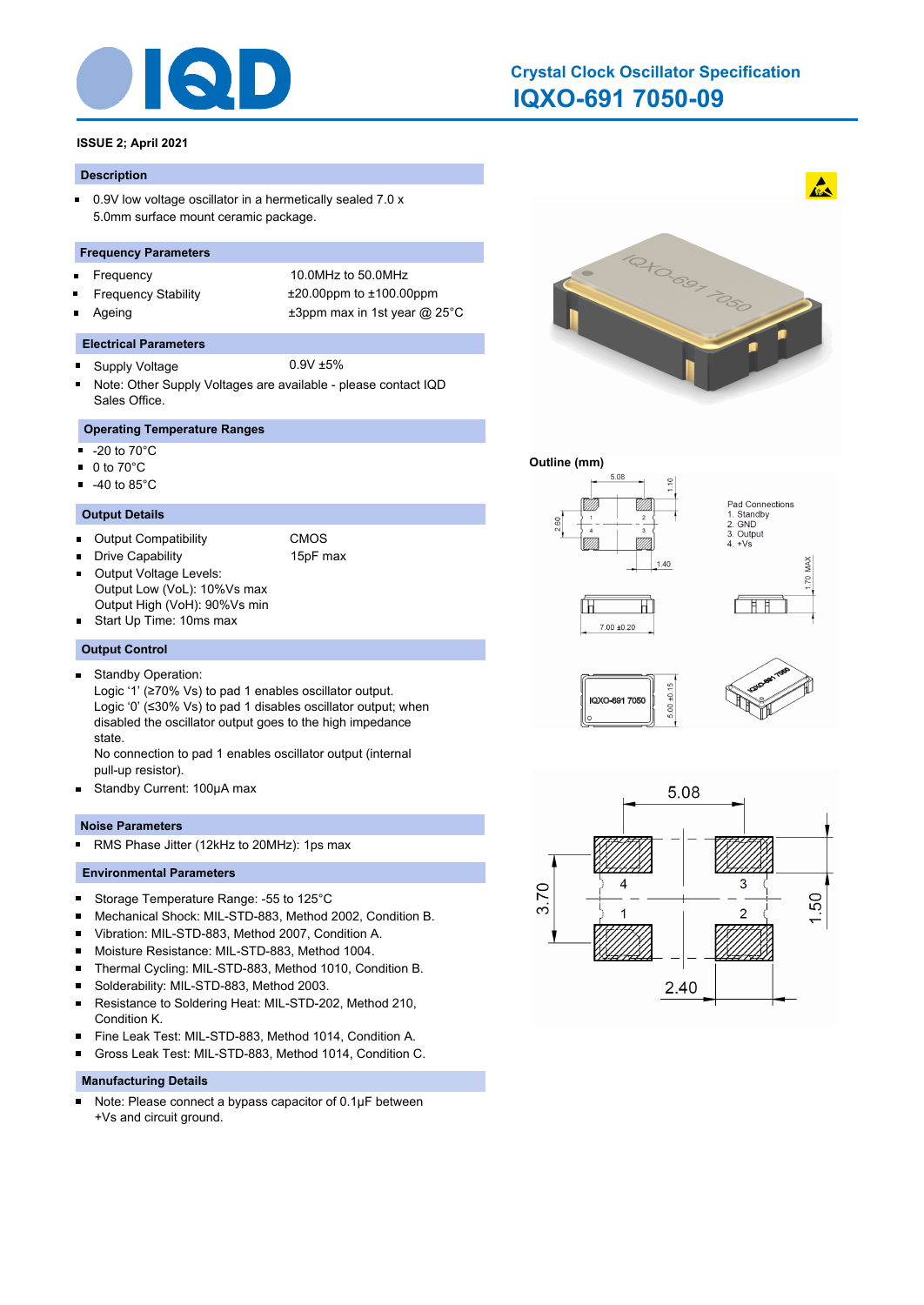

**ISSUE 2; April 2021**

#### **Ordering Information**

- Frequency\* Model\* **Output** Frequency Stability (over operating temperature range)\* Operating Temperature Range\* Supply Voltage (\*minimum required) **Example**
- 24.0MHz IQXO-691 7050-09 CMOS ±25ppm -40 to 85C 0.9V

# **Compliance**

- $\blacksquare$ RoHS Status (2015/863/EU) Compliant
- REACh Status **Compliant**  $\blacksquare$
- MSL Rating (JDEC-STD-033): 1  $\blacksquare$

#### **Packaging Details**

- Pack Style: Reel Tape & reel in accordance with EIA-481D Pack Size: 1,000
- Pack Style: Cutt Cut tape  $\blacksquare$ Pack Size: 100

#### **Electrical Specification - maximum limiting values 0.9V ±5%**

| Frequency<br>Min | Frequency<br><b>Max</b> | Temperature<br>Range | <b>Stability</b><br>(Min) | Current<br><b>Draw</b> | <b>Rise and Fall</b><br>Time | <b>Duty Cycle</b> |
|------------------|-------------------------|----------------------|---------------------------|------------------------|------------------------------|-------------------|
|                  |                         | °C                   | ppm                       | mA                     | ns                           | $\%$              |
| 10.0MHz          | 50.0MHz                 | 0 to 70              | ±20.0                     | 10                     | 5                            | 45/55%            |
|                  |                         | $-20$ to $70$        | ±20.0                     | 10                     | 5                            | 45/55%            |
|                  |                         | $-40$ to 85          | ±25.0                     | 10                     | 5                            | 45/55%            |

*This document was correct at the time of printing; please contact your local sales office for the latest version. Click to view latest version on our website.*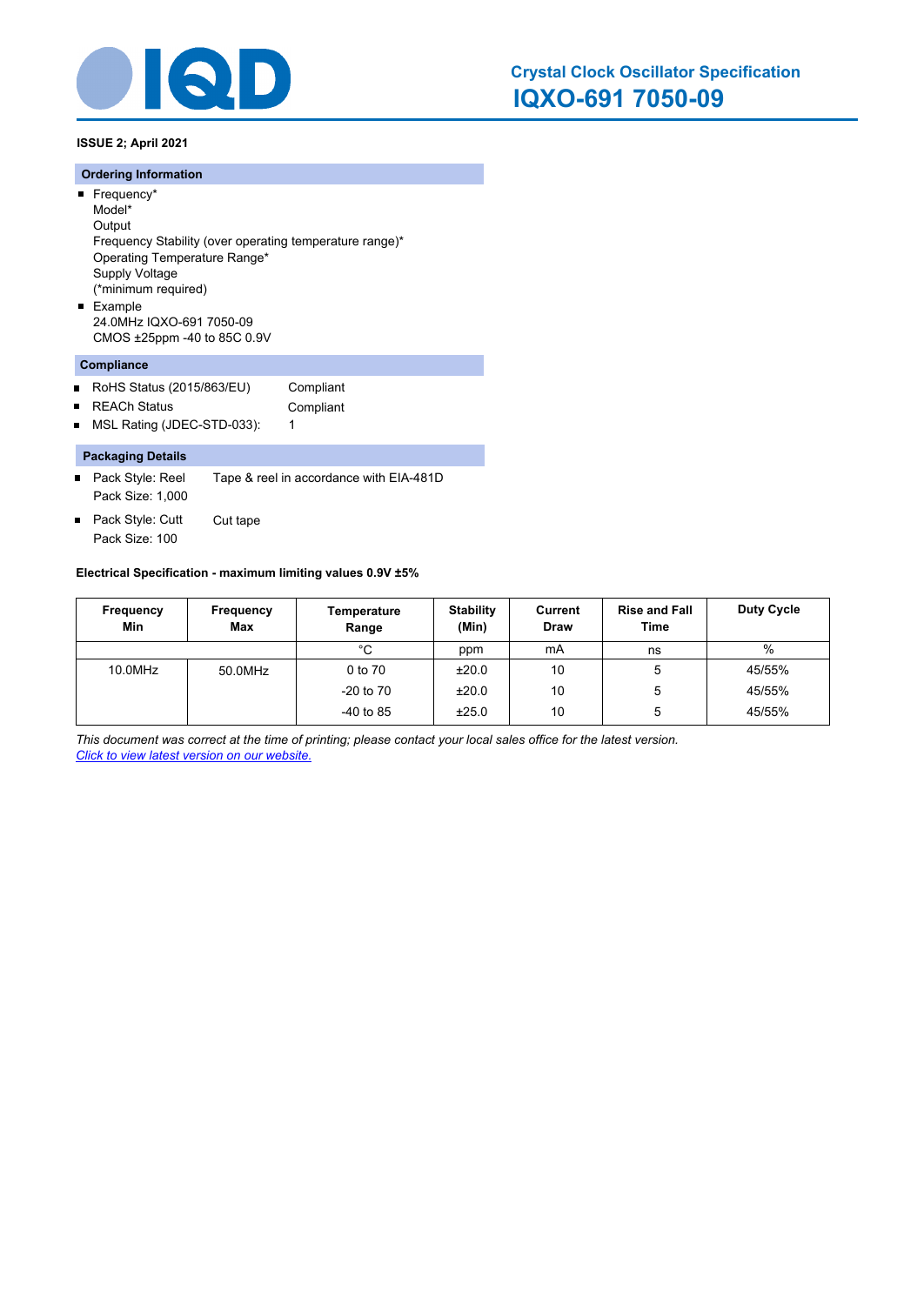

# **IQXO-691 7050-12 Crystal Clock Oscillator Specification**

# **ISSUE 2; April 2021**

#### **Description**

 $\blacksquare$ 1.2V low voltage oscillator in a hermetically sealed 7.0 x 5.0mm surface mount ceramic package.

#### **Frequency Parameters**

- $\blacksquare$
- 
- 

Frequency 10.0MHz to 50.0MHz Frequency Stability ±20.00ppm to ±100.00ppm Ageing  $\qquad \qquad \pm 3$ ppm max in 1st year @ 25°C

#### **Electrical Parameters**

- Supply Voltage 1.2V ±5%  $\blacksquare$
- Note: Other Supply Voltages are available please contact IQD Sales Office.

# **Operating Temperature Ranges**

- $\blacksquare$ -20 to 70°C
- 0 to 70°C  $\blacksquare$
- $-40$  to 85 $^{\circ}$ C

#### **Output Details**

- Output Compatibility CMOS
	-
- Drive Capability 15pF max Output Voltage Levels:  $\blacksquare$ 
	-
- Output Low (VoL): 10%Vs max Output High (VoH): 90%Vs min
- Start Up Time: 10ms max

#### **Output Control**

Standby Operation:  $\blacksquare$ 

Logic '1' (≥70% Vs) to pad 1 enables oscillator output. Logic '0' (≤30% Vs) to pad 1 disables oscillator output; when disabled the oscillator output goes to the high impedance state.

No connection to pad 1 enables oscillator output (internal pull-up resistor).

 $\blacksquare$ Standby Current: 100μA max

#### **Noise Parameters**

RMS Phase Jitter (12kHz to 20MHz): 1ps max  $\blacksquare$ 

#### **Environmental Parameters**

- $\blacksquare$ Storage Temperature Range: -55 to 125°C
- Mechanical Shock: MIL-STD-883, Method 2002, Condition B. ×
- Vibration: MIL-STD-883, Method 2007, Condition A. ×
- $\blacksquare$ Moisture Resistance: MIL-STD-883, Method 1004.
- $\blacksquare$ Thermal Cycling: MIL-STD-883, Method 1010, Condition B.
- $\blacksquare$ Solderability: MIL-STD-883, Method 2003.
- $\blacksquare$ Resistance to Soldering Heat: MIL-STD-202, Method 210, Condition K.
- Fine Leak Test: MIL-STD-883, Method 1014, Condition A.  $\blacksquare$
- Gross Leak Test: MIL-STD-883, Method 1014, Condition C. n

#### **Manufacturing Details**

Note: Please connect a bypass capacitor of 0.1μF between  $\blacksquare$ +Vs and circuit ground.



#### **Outline (mm)**















 $\mathbf{A}$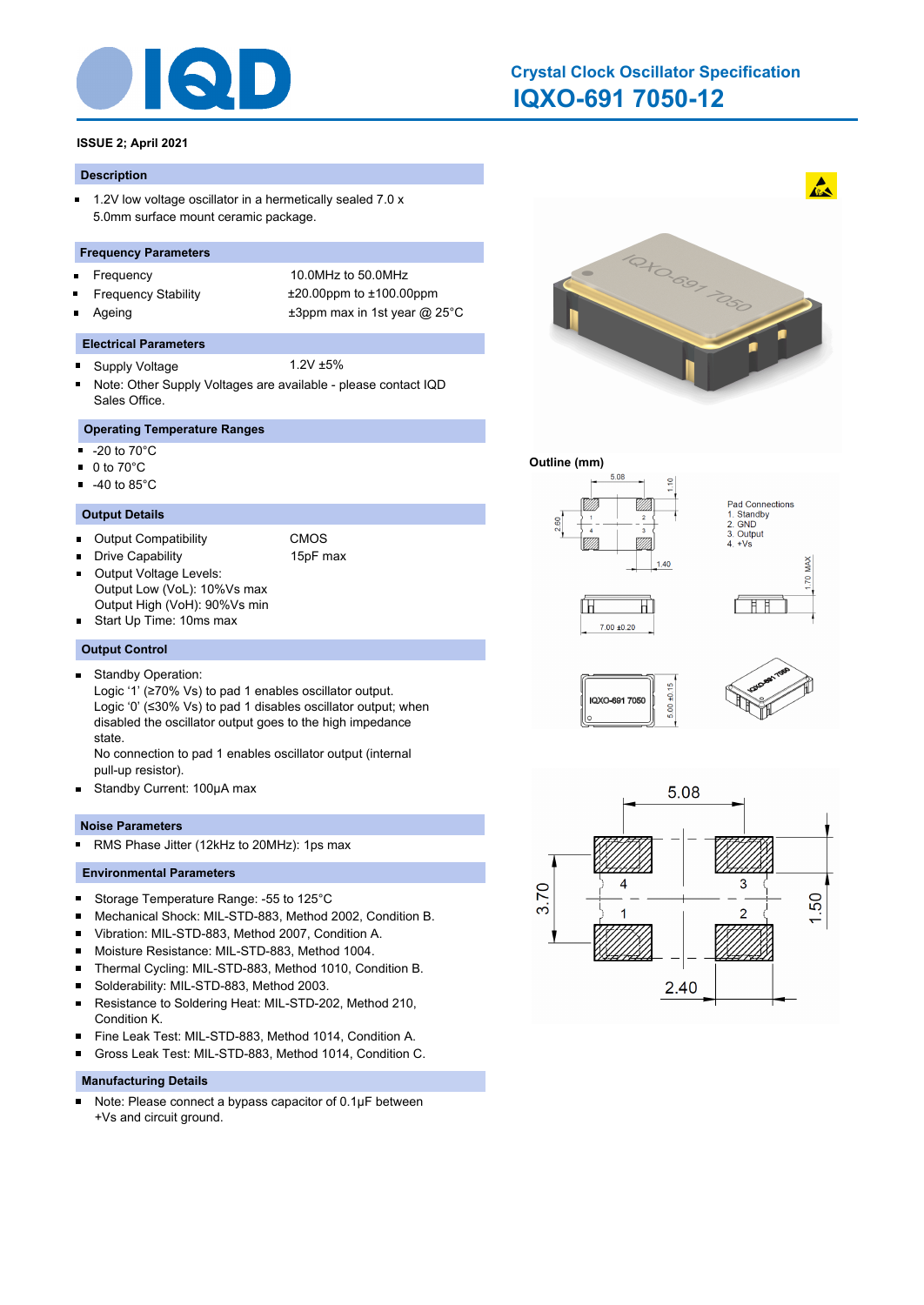

**ISSUE 2; April 2021**

#### **Ordering Information**

- Frequency\* Model\*
- **Output** Frequency Stability (over operating temperature range)\* Operating Temperature Range\* Supply Voltage (\*minimum required) **Example**
- 24.0MHz IQXO-691 7050-12 CMOS ±25ppm -40 to 85C 1.2V

# **Compliance**

- $\blacksquare$ RoHS Status (2015/863/EU) Compliant
- REACh Status **Compliant**  $\blacksquare$
- MSL Rating (JDEC-STD-033): 1  $\blacksquare$

#### **Packaging Details**

- Pack Style: Cutt Cut tape Pack Size: 100
- Pack Style: Reel Tape & reel in accordance with EIA-481D  $\blacksquare$ Pack Size: 1,000

#### **Electrical Specification - maximum limiting values 1.2V ±5%**

| Frequency<br>Min | Frequency<br><b>Max</b> | Temperature<br>Range | <b>Stability</b><br>(Min) | Current<br><b>Draw</b> | <b>Rise and Fall</b><br>Time | <b>Duty Cycle</b> |
|------------------|-------------------------|----------------------|---------------------------|------------------------|------------------------------|-------------------|
|                  |                         | °C                   | ppm                       | mA                     | ns                           | %                 |
| 10.0MHz          | 50.0MHz                 | 0 to 70              | ±20.0                     | 10                     | 5                            | 45/55%            |
|                  |                         | $-20$ to $70$        | ±20.0                     | 10                     | 5                            | 45/55%            |
|                  |                         | $-40$ to 85          | ±25.0                     | 10                     | 5                            | 45/55%            |

*This document was correct at the time of printing; please contact your local sales office for the latest version. Click to view latest version on our website.*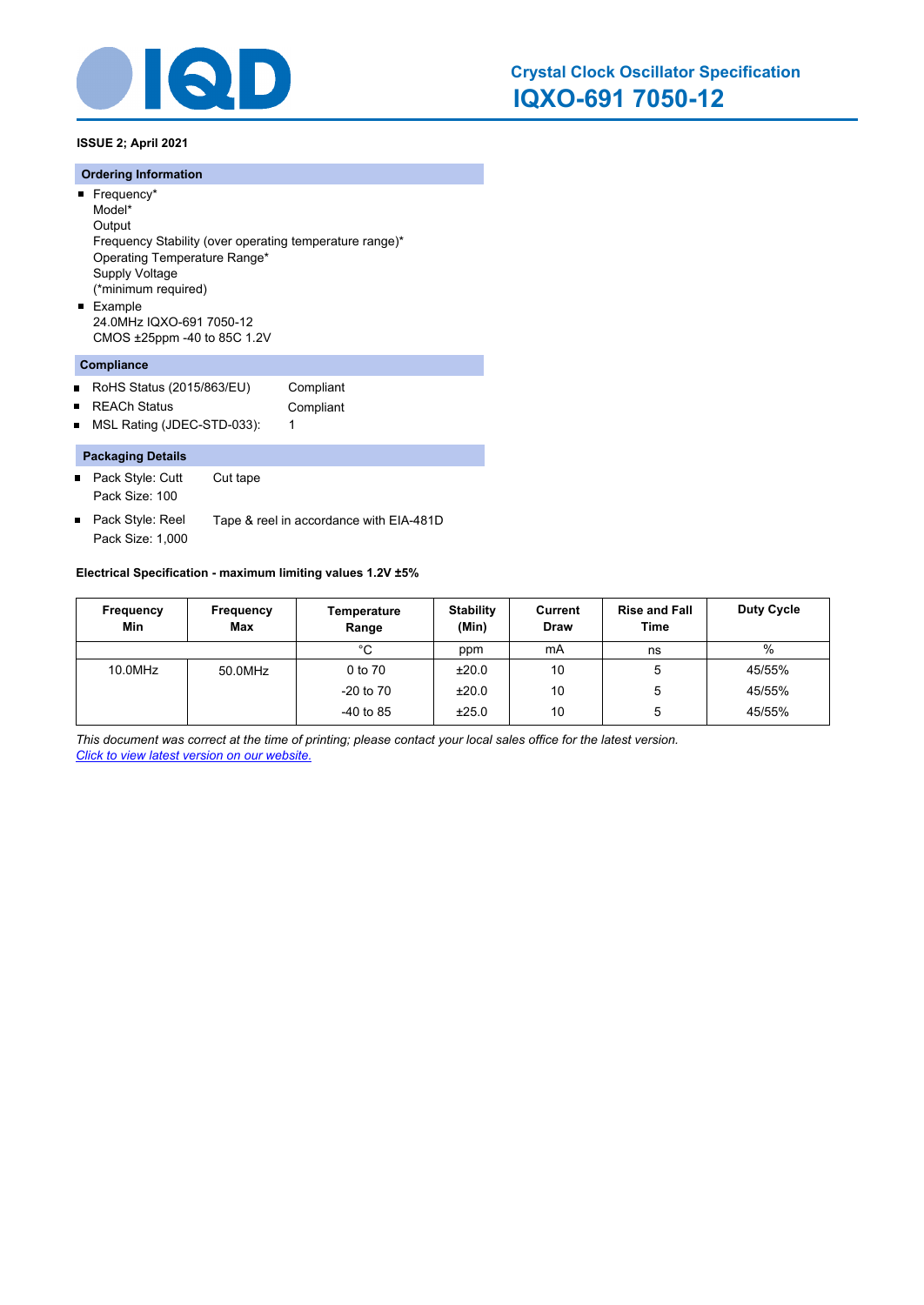

# **IQXO-691 7050-15 Crystal Clock Oscillator Specification**

# **ISSUE 2; April 2021**

#### **Description**

 $\blacksquare$ 1.5V low voltage oscillator in a hermetically sealed 7.0 x 5.0mm surface mount ceramic package.

#### **Frequency Parameters**

- $\blacksquare$
- 
- 

Frequency 10.0MHz to 50.0MHz Frequency Stability ±20.00ppm to ±100.00ppm Ageing  $\qquad \qquad \pm 3$ ppm max in 1st year @ 25°C

#### **Electrical Parameters**

- Supply Voltage 1.5V ±5%  $\blacksquare$
- Note: Other Supply Voltages are available please contact IQD Sales Office.

# **Operating Temperature Ranges**

- $\blacksquare$ -20 to 70°C
- 0 to 70°C  $\blacksquare$
- $-40$  to 85 $^{\circ}$ C

#### **Output Details**

- Output Compatibility CMOS
	-
- Drive Capability 15pF max
	-
- Output Voltage Levels: П Output Low (VoL): 10%Vs max Output High (VoH): 90%Vs min
- Start Up Time: 10ms max

#### **Output Control**

Standby Operation:  $\blacksquare$ 

Logic '1' (≥70% Vs) to pad 1 enables oscillator output. Logic '0' (≤30% Vs) to pad 1 disables oscillator output; when disabled the oscillator output goes to the high impedance state.

No connection to pad 1 enables oscillator output (internal pull-up resistor).

 $\blacksquare$ Standby Current: 100μA max

#### **Noise Parameters**

RMS Phase Jitter (12kHz to 20MHz): 1ps max  $\blacksquare$ 

#### **Environmental Parameters**

- $\blacksquare$ Storage Temperature Range: -55 to 125°C
- Mechanical Shock: MIL-STD-883, Method 2002, Condition B. ×
- Vibration: MIL-STD-883, Method 2007, Condition A. ×
- $\blacksquare$ Moisture Resistance: MIL-STD-883, Method 1004.
- $\blacksquare$ Thermal Cycling: MIL-STD-883, Method 1010, Condition B.
- $\blacksquare$ Solderability: MIL-STD-883, Method 2003.
- $\blacksquare$ Resistance to Soldering Heat: MIL-STD-202, Method 210, Condition K.
- Fine Leak Test: MIL-STD-883, Method 1014, Condition A.  $\blacksquare$
- Gross Leak Test: MIL-STD-883, Method 1014, Condition C. n

#### **Manufacturing Details**

Note: Please connect a bypass capacitor of 0.1μF between  $\blacksquare$ +Vs and circuit ground.



 $\mathbf{A}$ 

#### **Outline (mm)**



#### **Recommended Solder Pad Layout**